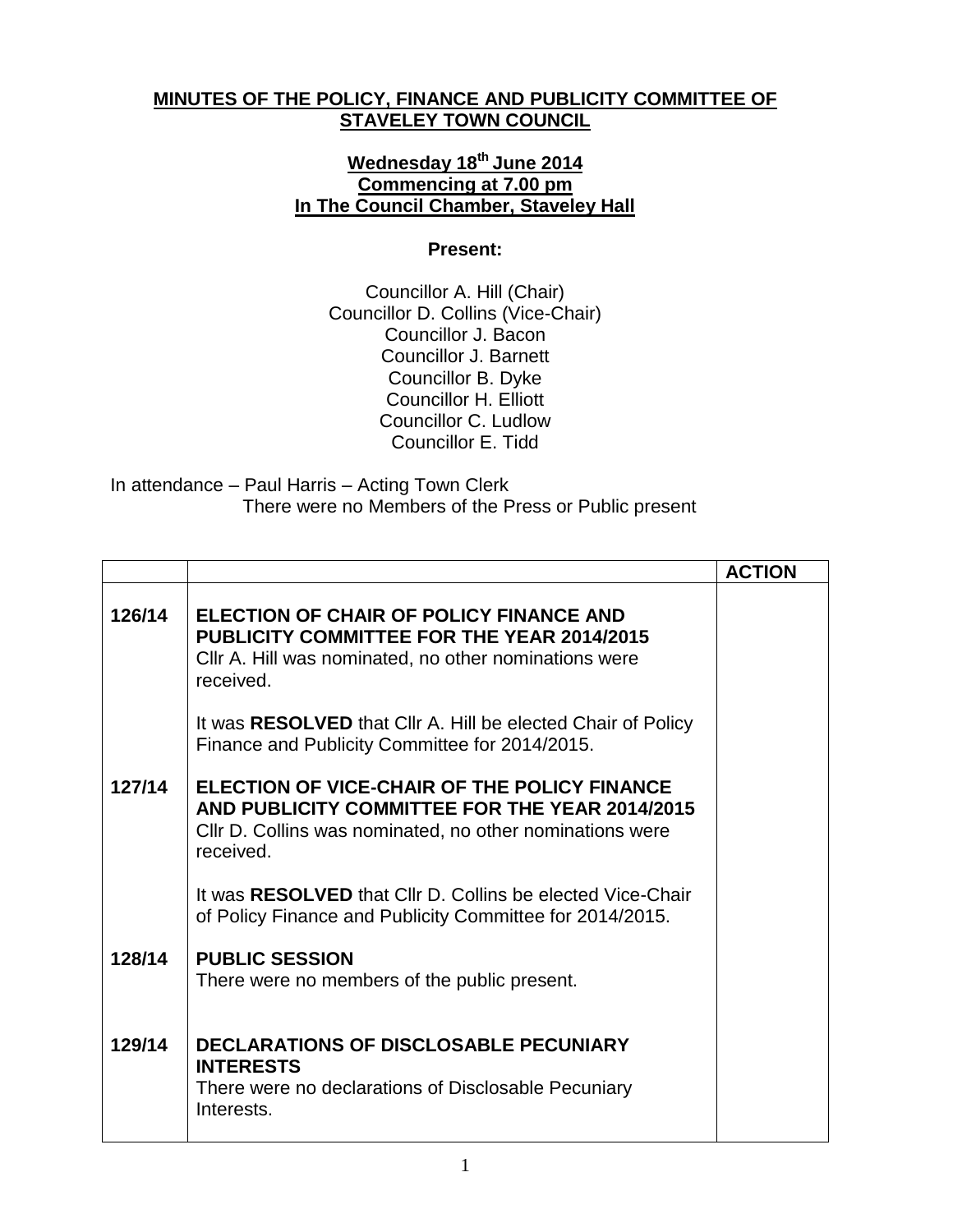| 130/14 | <b>APOLOGIES FOR ABSENCE</b><br>There were no apologies for absence.                                                                                                                                                                                                                                                                                                                                                                                                                                                                                                                 |  |
|--------|--------------------------------------------------------------------------------------------------------------------------------------------------------------------------------------------------------------------------------------------------------------------------------------------------------------------------------------------------------------------------------------------------------------------------------------------------------------------------------------------------------------------------------------------------------------------------------------|--|
| 131/14 | <b>COUNCILLORS NOT PRESENT</b><br>There were no Councillors not present.                                                                                                                                                                                                                                                                                                                                                                                                                                                                                                             |  |
| 132/14 | MINUTES OF THE POLICY, FINANCE AND PUBLICITY<br><b>COMMITTEE OF STAVELEY TOWN COUNCIL HELD ON</b><br>WEDNESDAY 16TH APRIL 2014<br>It was noted that these Minutes had already been approved at<br>the Ordinary Meeting of Staveley Town Council held on 13 <sup>th</sup><br>May 2014.                                                                                                                                                                                                                                                                                                |  |
| 133/14 | <b>MATTERS ARISING FROM THE MINUTES OF THE</b><br>POLICY, FINANCE AND PUBLICITY COMMITTEE OF<br>STAVELEY TOWN COUNCIL HELD ON WEDNESDAY 19th<br><b>MARCH 2014</b><br>There were no matters arising from the Minutes.                                                                                                                                                                                                                                                                                                                                                                 |  |
| 134/14 | MINUTES OF THE POLICY, FINANCE AND PUBLICITY<br><b>COMMITTEE OF STAVELEY TOWN COUNCIL HELD ON</b><br>WEDNESDAY 21ST MAY 2014.<br>This meeting was cancelled.                                                                                                                                                                                                                                                                                                                                                                                                                         |  |
| 135/14 | <b>FINANCIAL ISSUES</b><br>The Acting Town Clerk spoke to a report presented at the<br>Ordinary Meeting on 17 June 2014 Schedule 1<br>He reported that the Internal Auditor John Marriott would be in<br>the Office on 18 June. He also reported that he had obtained<br>support from Jo Taylor who was recommended by DALC and<br>also works as a Financial Auditor; she was helping to clear<br>the plethora of paperwork on the Finance Desk and working<br>towards a clearer picture of money owed thereby enabling the<br>finalisation of the Council's Accounts for 2013/2014. |  |
| 136/14 | <b>STAVELEY HALL GARDEN NURSERY</b><br>It was moved that Standing Orders be suspended in order to<br>allow Jayne Collins and Kevin Cauldwell from the Garden<br>Centre to speak.                                                                                                                                                                                                                                                                                                                                                                                                     |  |
|        | This was <b>AGREED</b> .                                                                                                                                                                                                                                                                                                                                                                                                                                                                                                                                                             |  |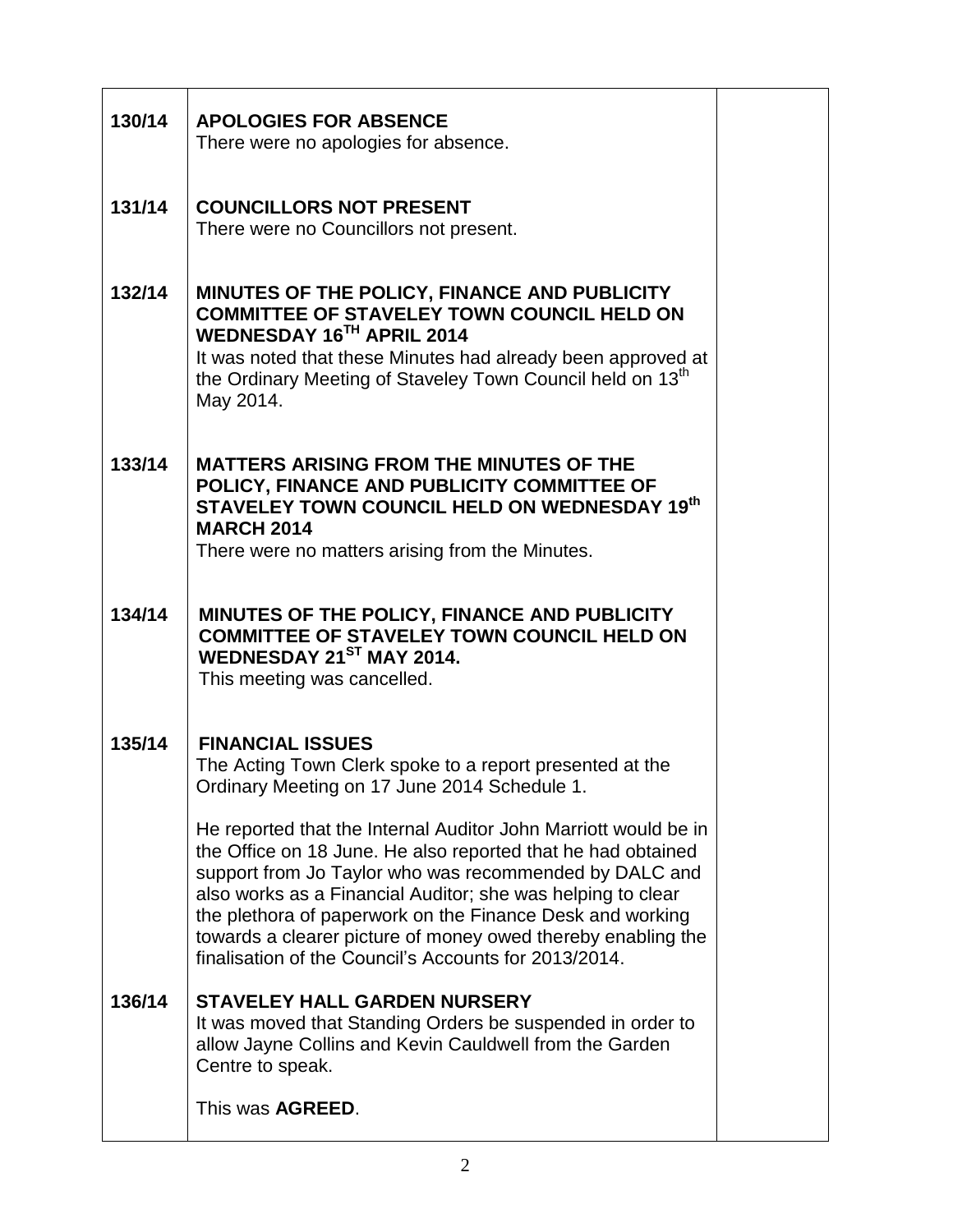|        |                                                                   | Jayne Collins spoke to a report that she had prepared which  |  |  |  |
|--------|-------------------------------------------------------------------|--------------------------------------------------------------|--|--|--|
|        | had been circulated to Councillors along with the agenda, no      |                                                              |  |  |  |
|        | figures were included in the report. It was noted that            |                                                              |  |  |  |
|        |                                                                   | Councillors could not discuss the content of the proposal as |  |  |  |
|        | the work would be subject to tender.                              |                                                              |  |  |  |
|        | Councillors spoke regarding the principles of the Heart of        |                                                              |  |  |  |
|        | Staveley Project and agreed that they could pass on the           |                                                              |  |  |  |
|        |                                                                   | report to the Heart of Staveley Board for their information. |  |  |  |
|        |                                                                   | It was moved that Standing Orders be reinstated.             |  |  |  |
|        | This was <b>AGREED</b>                                            |                                                              |  |  |  |
|        |                                                                   |                                                              |  |  |  |
| 137/14 |                                                                   | <b>HEART OF STAVELEY PROJECT</b>                             |  |  |  |
|        |                                                                   | An update had been received at the Ordinary Meeting of the   |  |  |  |
|        |                                                                   | Council on 17 June 2014. Nothing further was needed.         |  |  |  |
|        |                                                                   |                                                              |  |  |  |
| 138/14 |                                                                   | <b>APPLICATION FOR FINANCIAL ASSISTANCE -</b>                |  |  |  |
|        |                                                                   | <b>STAVELEY AREA TOY LIBRARY</b>                             |  |  |  |
|        |                                                                   | Various discrepancies were noted on the application form,    |  |  |  |
|        |                                                                   | the Acting Town Clerk was asked to return the form and seek  |  |  |  |
|        | clarity.                                                          |                                                              |  |  |  |
|        |                                                                   |                                                              |  |  |  |
| 139/14 |                                                                   | <b>SPEEDWELL ROOMS PROJECT</b>                               |  |  |  |
|        | Nothing to report.                                                |                                                              |  |  |  |
|        |                                                                   |                                                              |  |  |  |
| 140/14 | <b>STAVELEY MARKET</b>                                            |                                                              |  |  |  |
|        |                                                                   |                                                              |  |  |  |
|        | It was <b>NOTED</b> that a letter had been received from Traders. |                                                              |  |  |  |
|        | Councillors wanted a thriving market and were committed to        |                                                              |  |  |  |
|        | encouraging a street scene that enabled this.                     |                                                              |  |  |  |
|        |                                                                   |                                                              |  |  |  |
|        |                                                                   | <b>PART II - CONFIDENTIAL BUSINESS</b>                       |  |  |  |
|        |                                                                   |                                                              |  |  |  |
| 141/14 |                                                                   | <b>PUBLIC BODIES (ADMISSION TO MEETINGS ACT), 1960</b>       |  |  |  |
|        | <b>RESOLVED –</b>                                                 | That in view of the fact that publicity would                |  |  |  |
|        |                                                                   | be prejudicial to the public interest by reason              |  |  |  |
|        |                                                                   | of the confidential nature of the following                  |  |  |  |
|        |                                                                   | matters, the public and representatives of                   |  |  |  |
|        |                                                                   | the press be excluded from this meeting                      |  |  |  |
|        |                                                                   | during the discussion thereof.                               |  |  |  |
|        |                                                                   |                                                              |  |  |  |